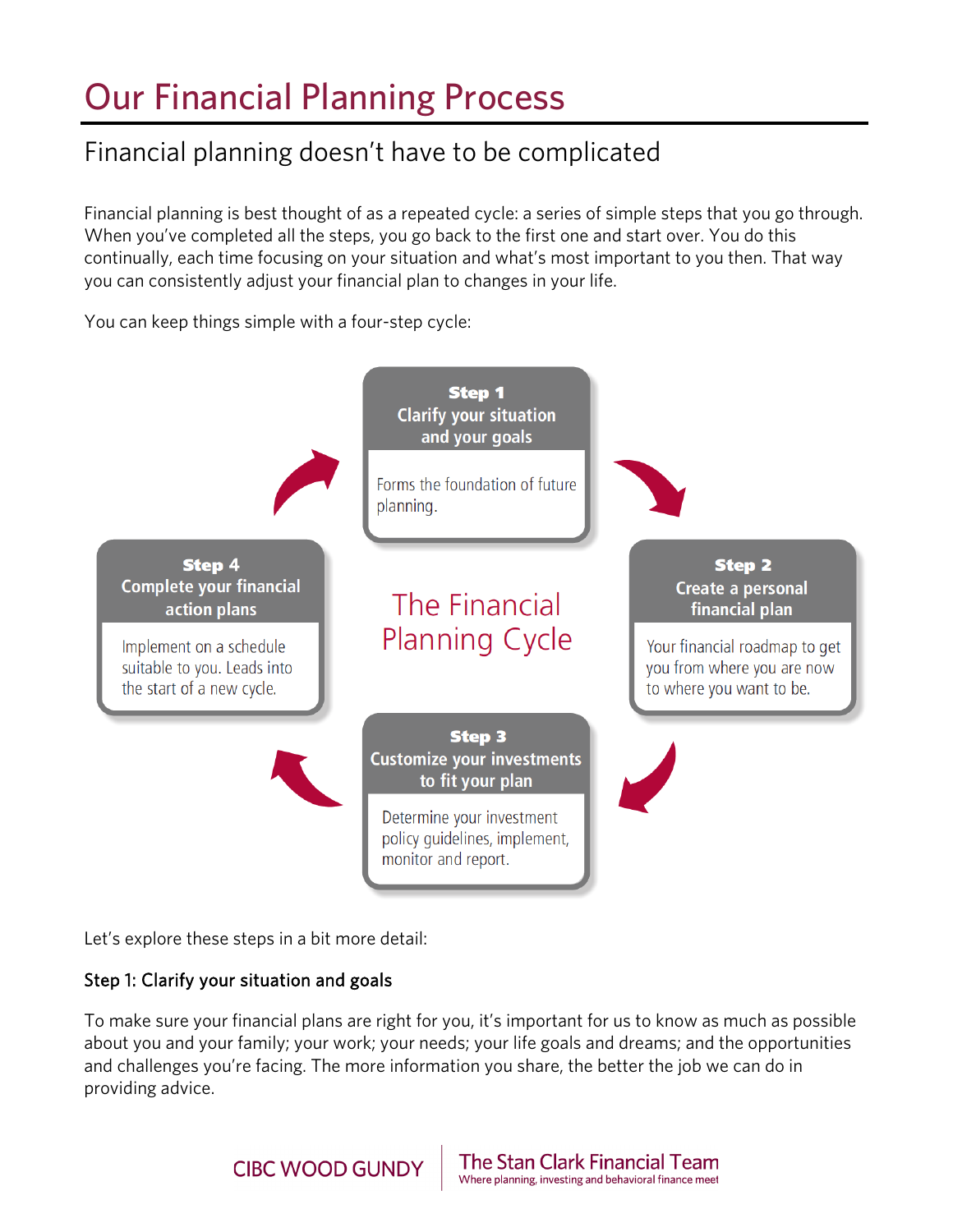One of the most challenging areas for many people is determining their goals and dreams and figuring out what is truly important. Keep in mind that money is not important in its own right – rather for what it allows you to do with your life, and for the people and causes you feel passionate about. Steven Covey, author of *The 7 Habits of Highly Effective People*, writes, "Some people spend their whole life climbing the ladder of success, only to find out the ladder was up against the wrong wall." Your financial plan should make sure your ladder is up against the right wall; that your money and other resources are being put to the best possible use to help you get the most out of your life.

Clarifying your situation and goals is the foundation of all future planning, so it is something you need to spend time on before you put the rest of your financial plan in operation. It's also something you need to revisit regularly.

#### Step 2: Create a Personal Financial Plan

Once we have a clear understanding of your situation, needs and goals, it's time for the next step: putting numbers to them. This step allows us to create a plan to see if you can actually achieve what you want. It's a look at where you are today and what you will need in the future to achieve your goals. It also serves as a roadmap for you through the rest of your life, answering such basic questions as "When will I be able to retire?", "How much retirement income will I have?" and "How much should I be saving?"

This roadmap, your *Personal Financial Plan* (PFP), not only provides useful answers to those basic questions, but also valuable information needed to explore other areas of your financial planning. Your PFP isn't dissimilar to a regular medical checkup. It gives us a sense of your overall financial health and what work needs to be done.

For example, to do your wills and estate planning, it is useful to know such things as the size of the estate you will likely leave to your heirs, and how much tax your estate will owe on your death. To decide on your insurance needs, you need to know your tax liabilities and other needs covered by your income, and also how much you could afford to pay. Your PFP provides information to help make those decisions.

Once we update your plan, we review your "plan versus actual" to see how you are progressing relative to your last plan.

### Step 3: Customize your investments to fit your plan

Besides the PFP, the Stan Clark Financial Team has developed a unique method of integrating your financial plan with your investing. To do this, we use our proprietary *Equities Target Review*, only available through our team's customized program. Together, we review your plan and come to an agreement on what this target should be for you, considering your unique time horizon and tolerance for risk. After the Equities Target is set, we then decide the other guidelines we will use to manage your portfolio, such as your geographic mix; which specific equity and fixed income strategies to use; and any personal preferences you would like considered.